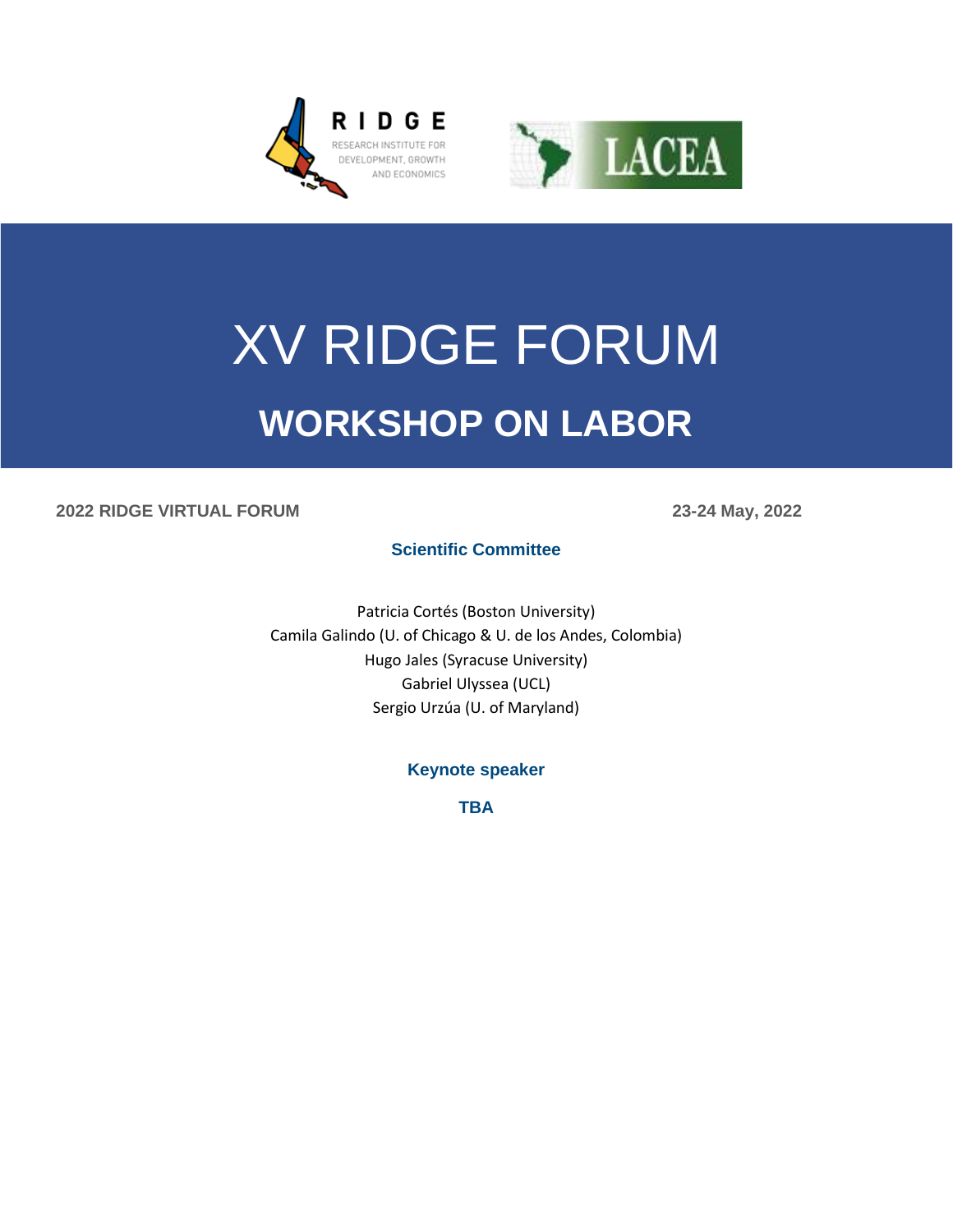

# **Call for papers for the Workshop on Labor**

The Research Institute for Development, Growth and Economics (RIDGE) and the Latin American and Caribbean Economic Association (LACEA) are pleased to announce a call for papers for the Workshop on Labor to be held virtual by Zoom on 23-24 May, 2022.

**The deadline for submission is 31 March, 2022.**

The 2022 workshop will take place within the framework of the 2022 RIDGE May Forum along with the following workshops:

LACEA Inequality & Poverty, 16 May LACEA BRAIN, 17-18 May Public Economics, 19-20 May LACEA Impact Evaluation Network, 24-25 May LACEA-EHN Workshop on Historical Development, 25 May LACEA Political Economy, 26-27 May LACEA's Health Economics Network, 1-2 Jun WELAC (LACEA) Gender Inequality, 3 Jun

The RIDGE forums aim at the spreading of high-quality research in economics by bringing together prestigious researchers working on the frontier of knowledge to local and regional researchers and policymakers.

To view the programme of previous workshops please visit:

<http://www.ridge.uy/ridge-forums/>